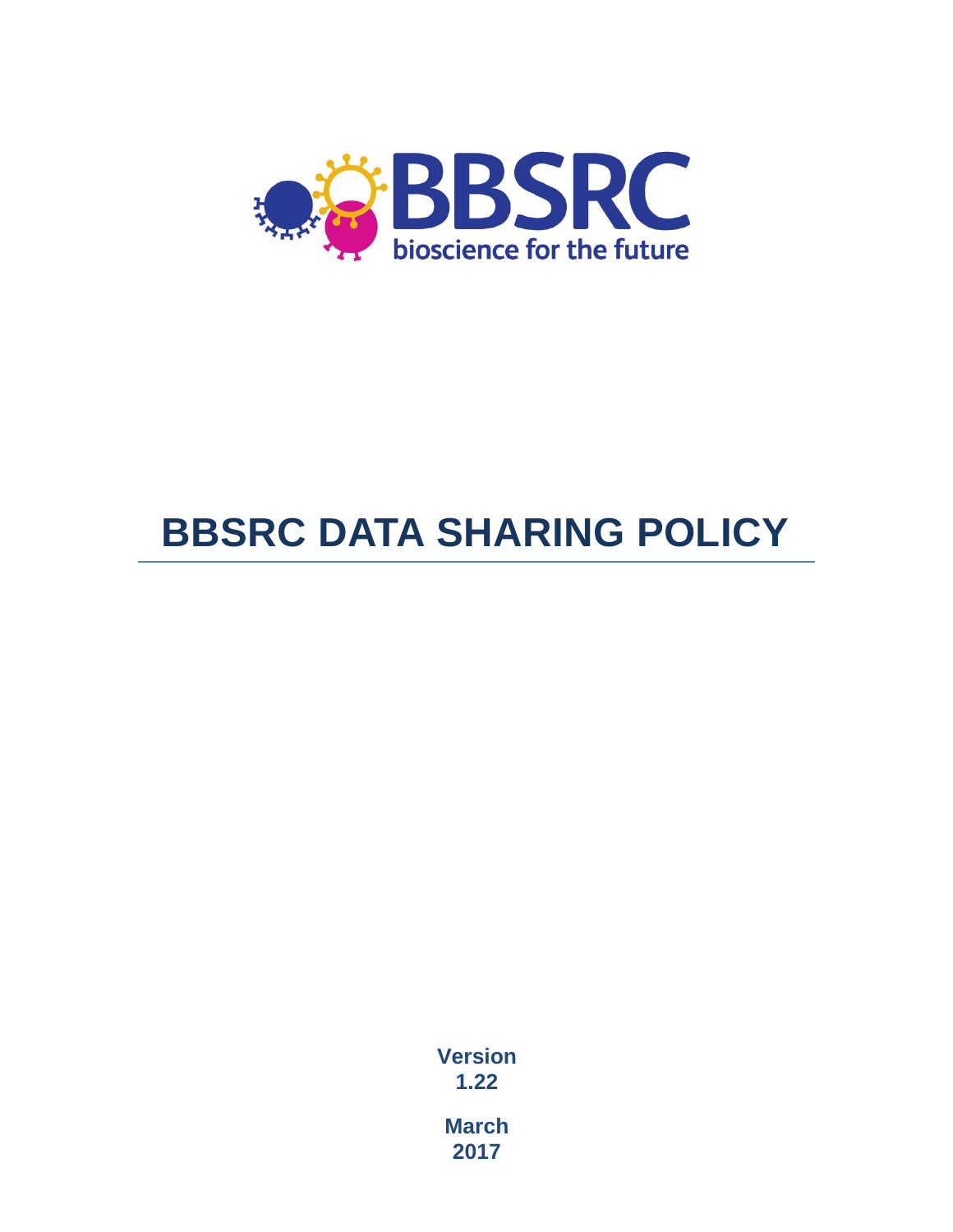# **Contents**

| Science <sub>3</sub>                                                        |  |
|-----------------------------------------------------------------------------|--|
|                                                                             |  |
|                                                                             |  |
|                                                                             |  |
| Policy Implementation 1: Integrating Data Sharing into Existing Support and |  |
|                                                                             |  |
|                                                                             |  |
|                                                                             |  |
|                                                                             |  |
|                                                                             |  |
|                                                                             |  |
|                                                                             |  |
|                                                                             |  |
|                                                                             |  |
|                                                                             |  |
|                                                                             |  |
|                                                                             |  |
|                                                                             |  |
|                                                                             |  |
|                                                                             |  |
| Policy Implementation 2: Mechanisms to Facilitate Data Sharing 14           |  |
|                                                                             |  |
|                                                                             |  |
|                                                                             |  |
|                                                                             |  |

Should you wish to cite this document, we recommend the following:<br>BBSRC (2007) "BBSRC Data Sharing Policy: version 1.22 (March 2017 update)"<br>URL: https://bbsrc.ukri.org/about/policies-standards/data-sharing-policy/<br>Access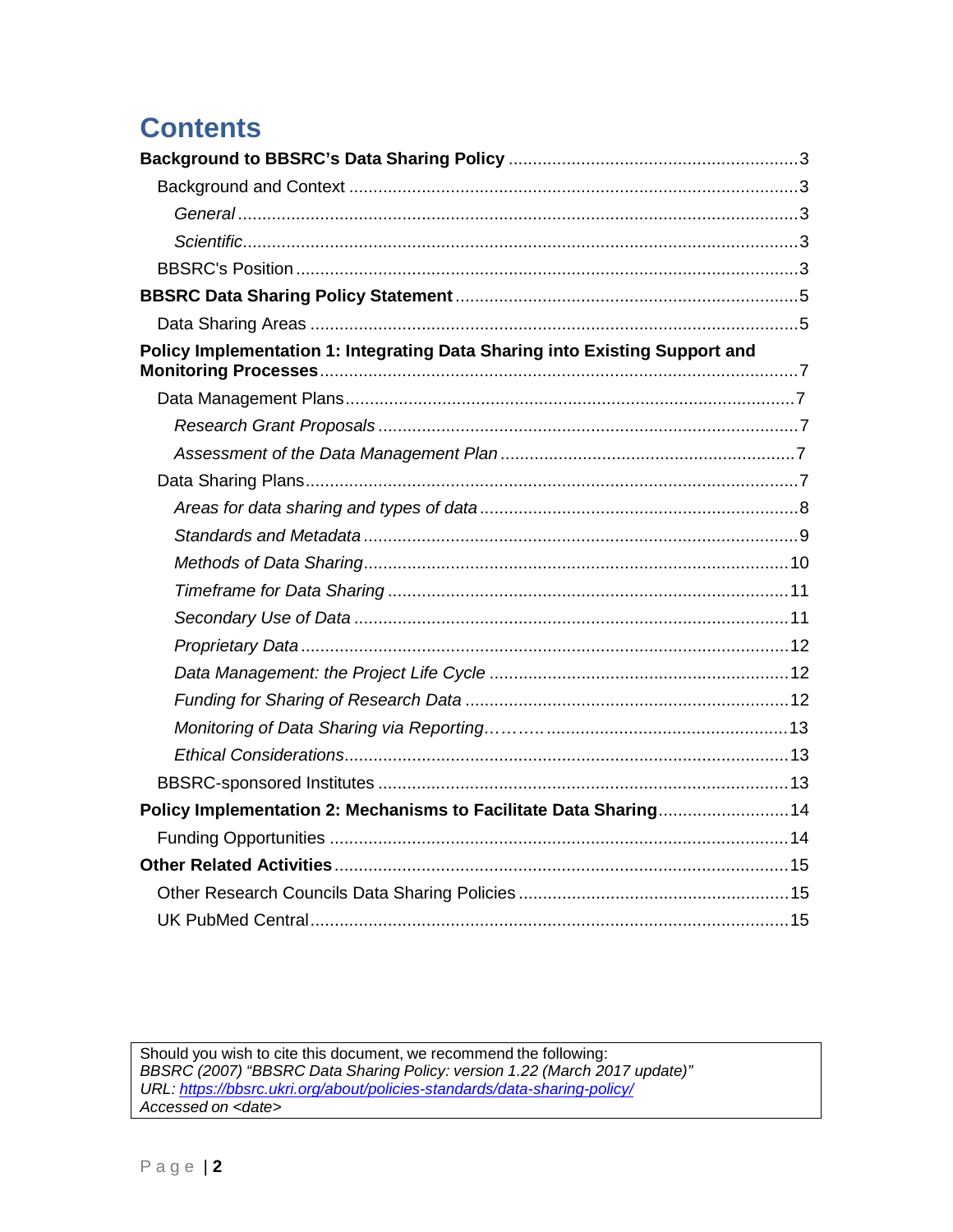# **Background to BBSRC's Data Sharing Policy**

# **Background and Context**

#### **General**

The principles of data sharing are widely recognised and underpin many international activities. A report by the Organisation for Economic Co-operation and Development (OECD) on "*[Promoting Access](http://www.oecd.org/dataoecd/9/61/38500813.pdf) to Public Research Data for Scientific, Economic and [Social Development](http://www.oecd.org/dataoecd/9/61/38500813.pdf)*" highlights the following principles:

- Publicly-funded research data are a public good, produced in the public interest
- Publicly-funded research data should be openly available to the maximum extent possible

The report concludes that widespread data sharing will enable researchers, empower citizens and convey tremendous scientific, economic, and social benefits. The BBSRC supports this view.

#### **Scientific**

BBSRC sponsors a wide range of scientific research that generates large volumes of data. This includes, for example, information about protein structure, DNA sequencing and proteomics as well as data arising from imaging, agricultural, environmental research and species information.

Historically, BBSRC has provided funds to establish "high throughput" approaches to experimentation (e.g. the Investigating Gene Function Centres), and we have recognised the importance of sustainability of such resources (e.g. through the Bioinformatics and Biological Resources Fund). New research methods and approaches mean that biological scientists are generating increasingly large volumes of research data. Such data are important not only for the researchers originating the work but also to the wider scientific community, which may wish to examine and use these datasets to underpin other investigations. Re-use of data can lead to new scientific understanding and examples of this already exist, e.g. the rapid re-analysis of genomic sequences to reveal the origins and evolution of the [H1N1 virus.](http://www.nature.com/nature/journal/v459/n7250/full/nature08182.html)

### **BBSRC's Position**

BBSRC recognises the importance of contributing to the growing international efforts in data sharing. BBSRC is committed to getting the best value for the funds we invest and believes that making research data more readily available will reinforce open scientific enquiry and stimulate new investigations and analyses. BBSRC supports the view that data sharing should be led by the scientific community and driven by scientific need. It should also be cost effective and the data shared should be of the highest quality. Members of the community are expected and encouraged to practise and promote data sharing, determine standards and best practice, and create a scientific culture in which data sharing is embedded. BBSRC will provide support and funding to facilitate this.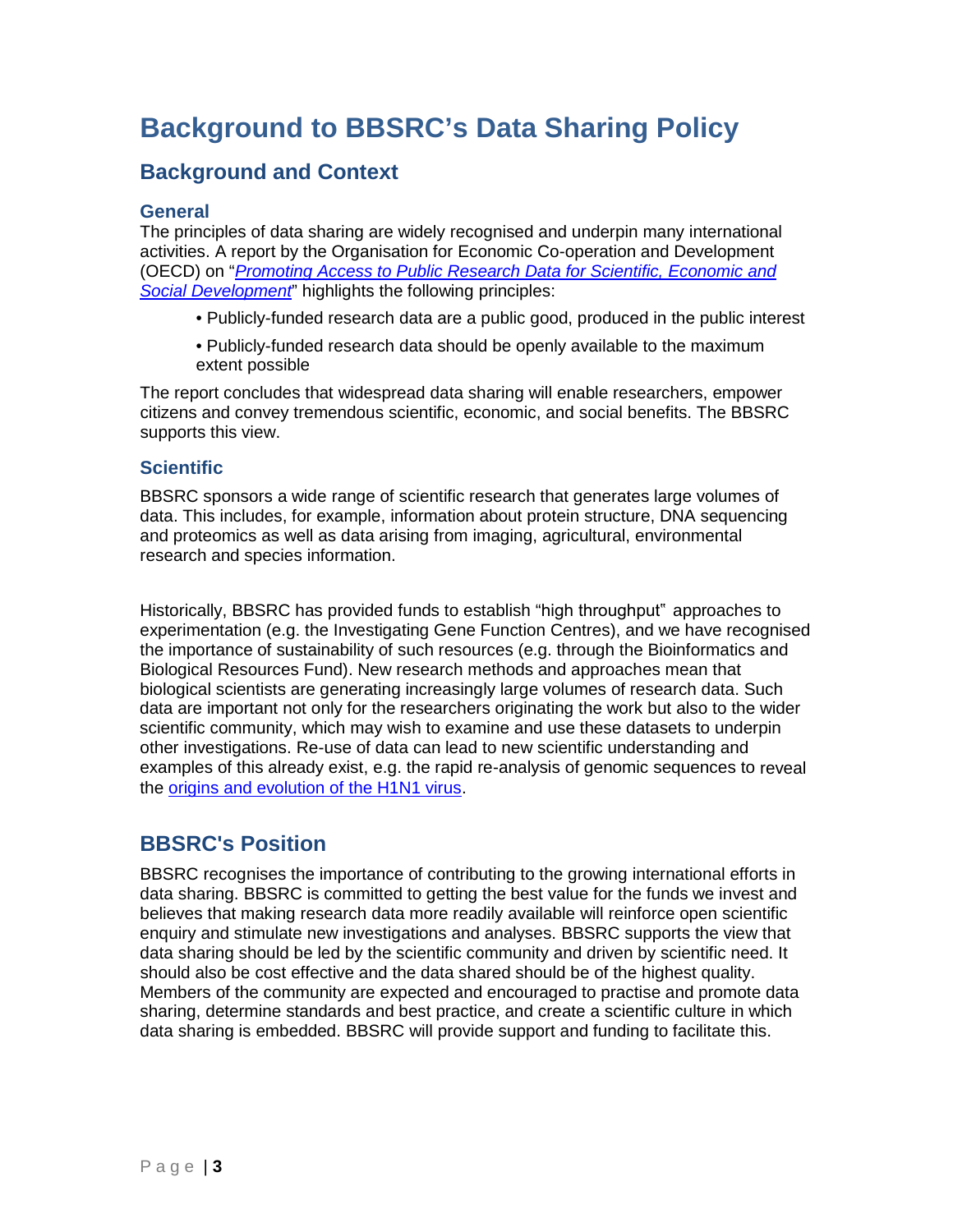Ownership of the data generated from the research that BBSRC funds resides with the investigators and their institutions. Therefore, the data sharing policy will be implemented by:

- Integration into the processes of supporting and monitoring research (including both research grants and the core strategic grants provided to the BBSRC-sponsored institutes)
- Providing mechanisms to facilitate and encourage data sharing in the bioscience community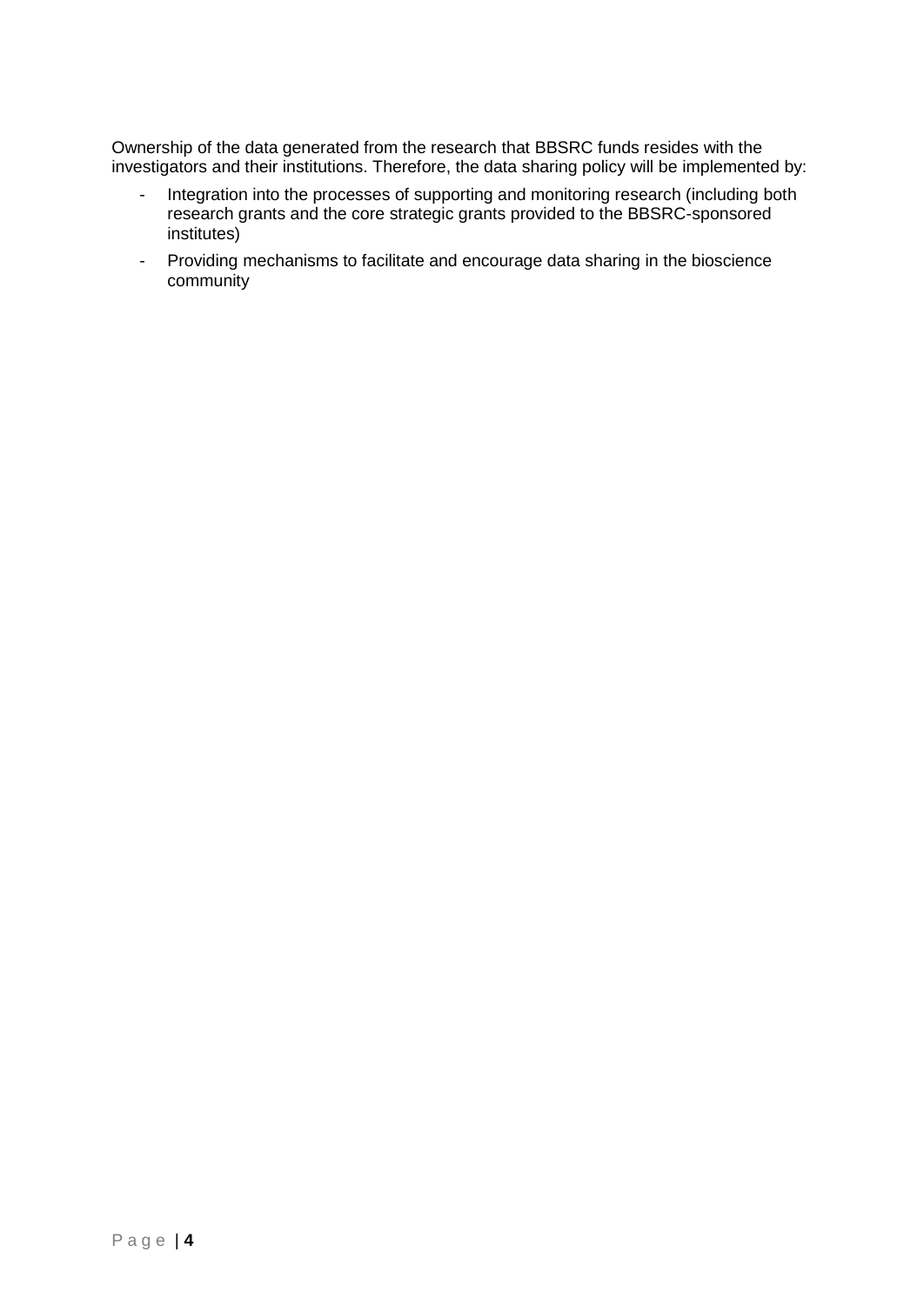# **BBSRC Data Sharing Policy Statement**

**BBSRC expects research data generated as a result of BBSRC support to be made available with as few restrictions as possible in a timely and responsible manner to the scientific community for subsequent research.** Applicants should make use of existing standards for data collection and management and make data available through existing community resources or databases where possible. In line with the [BBSRC](http://www.bbsrc.ac.uk/web/FILES/Policies/good_scientific_practice.pdf) [Statement on Safeguarding Good](https://bbsrc.ukri.org/about/policies-standards/good-scientific-practice/) Scientific Practice, data should also be retained for a period of ten years after completion of a research project.

BBSRC recognises that different fields of study will require different approaches. What is sensible in one scientific or technological area may not work in others; therefore the policy aims to achieve the sharing of data in an appropriate manner and not to be overly prescriptive. Researchers are required to adhere to any relevant regulatory requirements, including those relating to the ethical use of data.

BBSRC recognises the importance of data quality and provenance. Data should, wherever appropriate and possible, be accompanied by contextual information or documentation (metadata) to provide a secondary user with any necessary details on the origin or manipulation of the data in order to prevent any misuse, misinterpretation or confusion.

The value of data often depends on timeliness. Researchers have a legitimate interest in benefiting from their own time and effort in producing the data but not in prolonged exclusive use of these data. Timescales for data sharing will be influenced by the nature of the data but **it is expected that timely release would generally be no later than the release through publication of the main findings** and should be in-line with established best practice in the field<sup>1</sup>. BBSRC considers data sharing to be an important activity and whilst recognising the need to safeguard Intellectual Property and to protect opportunities for commercialisation of research outputs considers that this should not unduly delay or prevent data sharing.

BBSRC supports the view that those enabling sharing should receive full and appropriate recognition by funders, their academic institutions and new users for promoting secondary research.

# **Data Sharing Areas**

BBSRC recognises that effective data sharing is already practised in certain areas and expects this to continue. Through consultation, BBSRC has identified areas where there is a particularly strong scientific case for data sharing. These are:

- Data arising from high volume experimentation
- Low throughput data arising from long time series or cumulative approaches
- Models generated using systems approaches

BBSRC expects data sharing to take place in these areas. Data sharing in other areas is also encouraged where there is strong scientific need and where it is cost effective. At

 $1$  Where best practice does not exist, release of data within three years of its generation is suggested.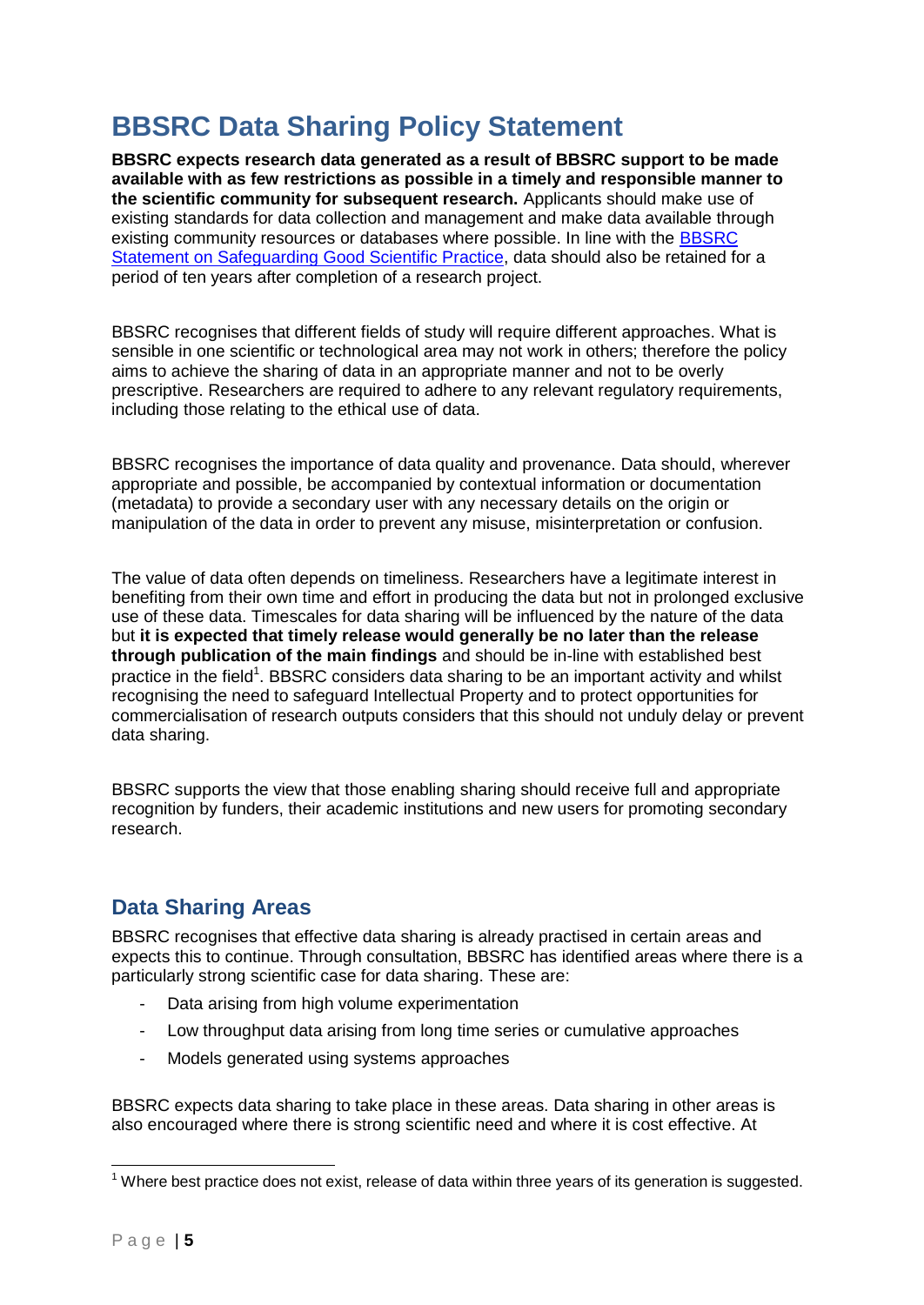regular intervals, BBSRC will review scientific and technological developments in the biosciences to update the areas highlighted.

BBSRC reserves the right to implement a more prescriptive approach to data sharing for research initiatives (particularly those involving large scale collaborative approaches) or where BBSRC is supporting a community resource, including software. Such an approach has been adopted by the US NIH for its Glue Grants program (for more details of the NIH data sharing policy see [http://grants.nih.gov/grants/policy/data\\_sharing](http://grants.nih.gov/grants/policy/data_sharing) and the Glue Grants [programme](https://www.nigms.nih.gov/Research/specificareas/collaborative/gluegrants/) and by other UK Research Councils (for example for the [Cross-Council Rural](http://www.relu.ac.uk/)  [Economy and Land Use Programme\)](http://www.relu.ac.uk/).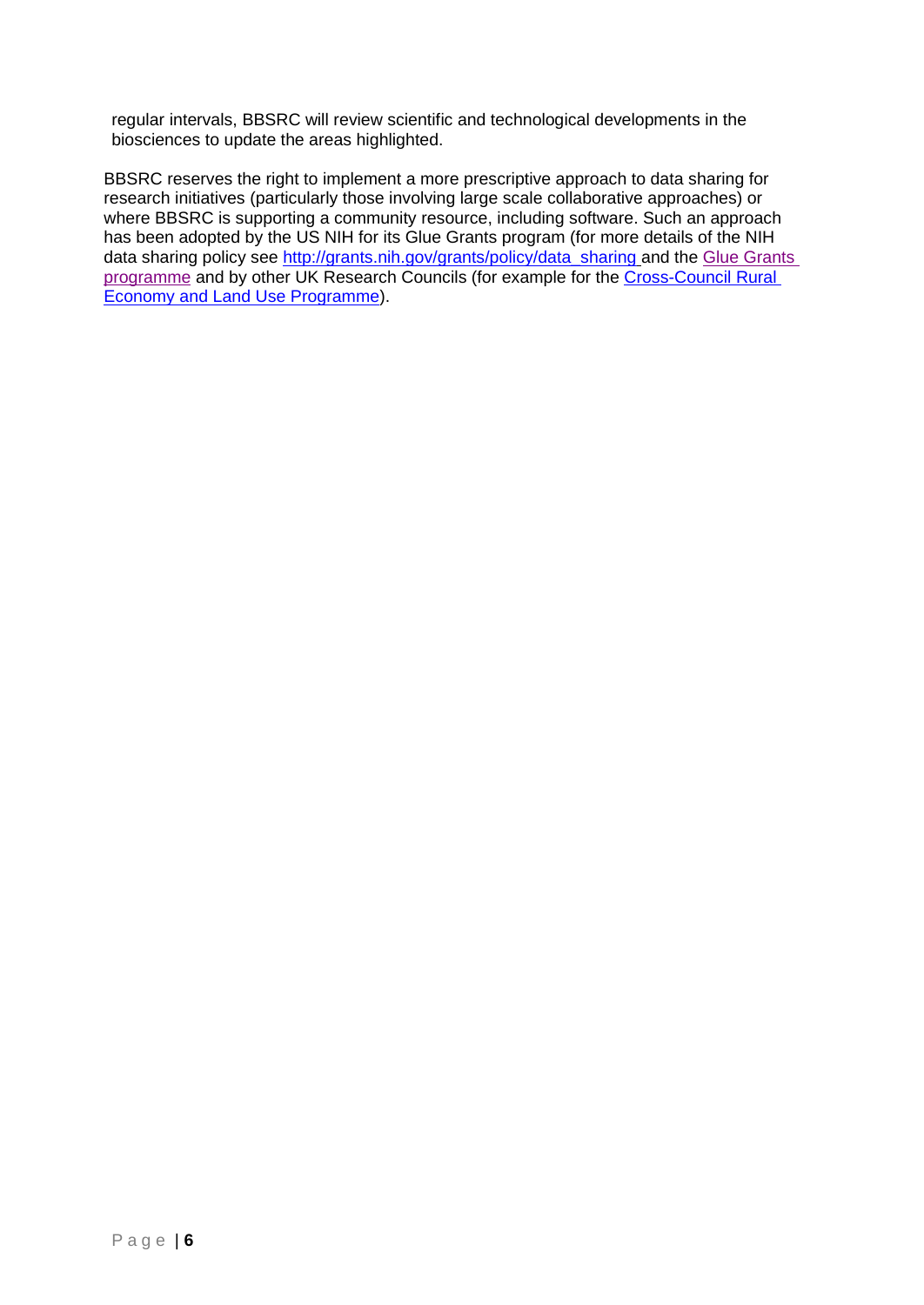# **Policy Implementation 1: Integrating Data Sharing into Existing Support and Monitoring Processes**

## **Data Management Plans**

#### **Research Grant Proposals**

All applications seeking research grant funding from BBSRC must submit a data management plan. This should include concise plans for data management and sharing as part of research grant proposal **or** provide explicit reasons why data sharing is not possible or appropriate. The "Data Management Plan" will be included as an additional page in the case for support. Applicants **must not** utilise this space allocation for any other purpose - as this will result in rejection of the proposal.

#### **Assessment of the Data Management Plan**

An application's "Data Management Plan" will be assessed by reviewers and BBSRC Responsive Mode Committees or Assessment Panels. The statement will be considered separately from the scientific excellence of the proposed research; however, an application's credibility will suffer if peer review agrees the statement is inappropriate. In the case where a highly rated proposal has an inappropriate Data Management Plan Committees and Panels may choose to offer conditional awards and/or provide specific feedback to the applicants. Appropriate plans are expected to be those where the proposed data sharing activities are in-line with current best practice in the field and both the scientific and cost benefits are considered.

Guidance on assessment of the Data Management Plans will be included in the standard guidance provided to reviewers and Committee members.

# **Data Sharing Plans**

BBSRC recognises that data sharing plans will vary according to the type of data collected. Data sharing should be driven by scientific benefit and should also be cost effective. Data should be shared using established standards and existing resources where this is possible. Applicants may wish to include details of:

- *Data areas and data types* the volume, type and content of data that will be generated e.g. experimental measurements, models, records and images;
- *Standards and metadata*  the standards and methodologies that will be adopted for data collection and management, and why these have been selected;
- *Relationship to other data available in public repositories*;
- *Secondary use* further intended and/or foreseeable research uses for the completed dataset(s);
- *Methods for data sharing*  planned mechanisms for making these data available, e.g. through deposition in existing public databases or on request, including access mechanisms where appropriate;
- *Proprietary data* any restrictions on data sharing due to the need to protect proprietary or patentable data;
- *Timeframes* timescales for public release of data;
- *Format of the final dataset*.

Further guidance on these points is provided in the sections that follow.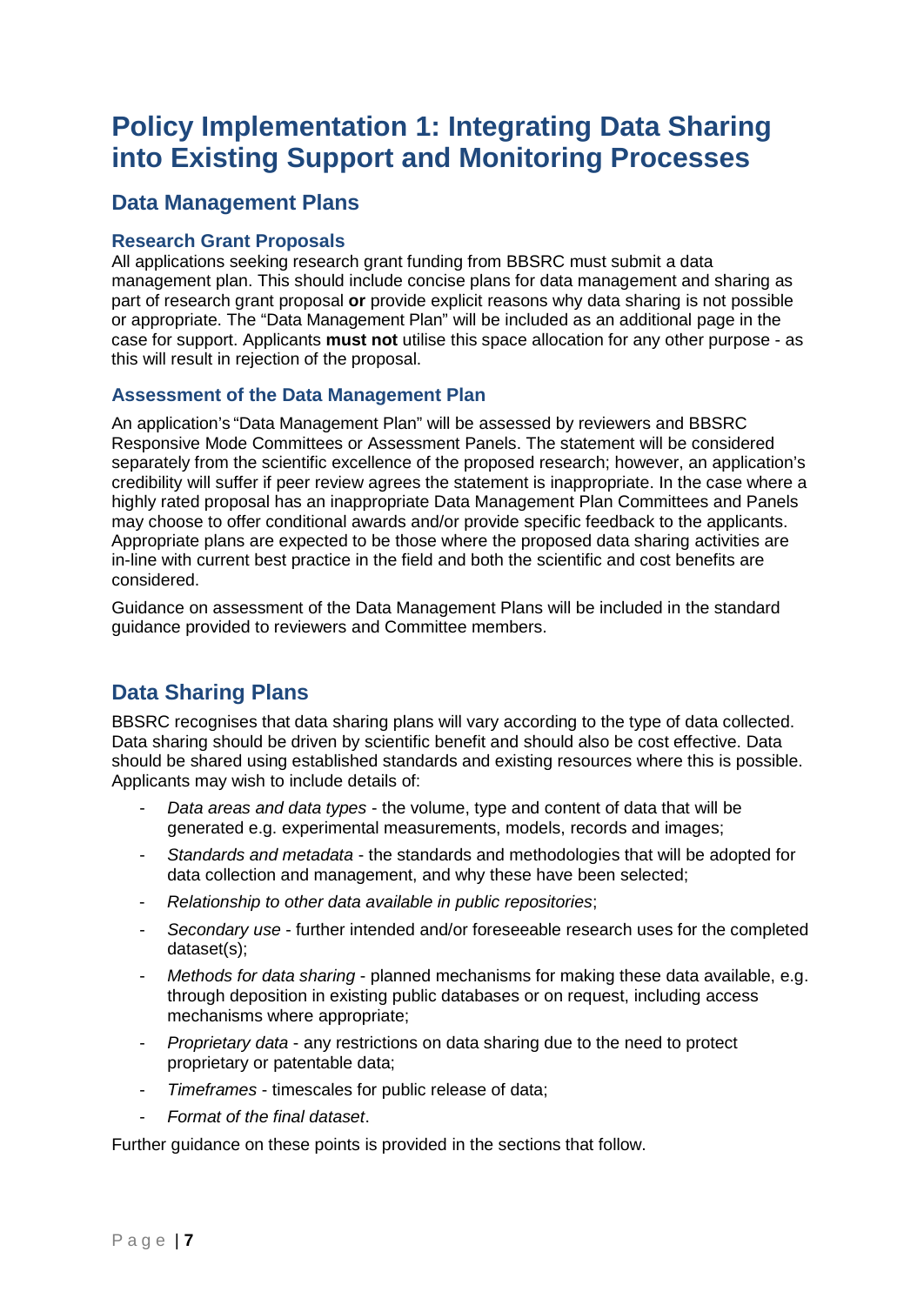#### **Areas for data sharing and types of data**

BBSRC recognises that effective data sharing is already practiced in certain areas and expects this to continue. BBSRC supports, either directly or indirectly, a number of such [resources.](https://bbsrc.ukri.org/research/resources/) Data sharing in other areas is also expected where there is a strong scientific case and where it is cost effective.

BBSRC has identified a number of areas where there is a particularly strong scientific case for data sharing. These are:

- Data arising from high volume experimentation
- Low throughput data arising from long time series or cumulative approaches
- Models generated using systems approaches

BBSRC expects data sharing to take place in these areas. Assessment Committees and Panels will give particular consideration to the "Data Management Plan" when reviewing research grant proposals in these areas. At regular intervals, BBSRC will review scientific and technological developments in the biosciences to update the areas highlighted and to ensure data sharing is of benefit to the scientific community.

There may be areas where there is unlikely to be value in sharing data, where there are limited scientific benefits, experiments are readily repeatable, and/or the costs of making data available for sharing are high. These could include, for example, commonly collected low throughout data such as gene disruption and enzyme kinetics. In such cases, applicants are encouraged to explore the most appropriate methods by which their data could be shared.

#### *Data from High Volume Experiments*

For these purposes, "high volume" experiments are defined as those generating a dataset or datasets consisting of 100s of measurements generated in parallel or near-parallel from a single experimental sample that can be captured and stored in a readily accessible electronic format. Technologies currently expected to generate high volume datasets could include "omics" technologies, sequencing etc.

Illustrative examples would be*:*

- Drosophila genome database, Flybase [\(https://flybase.org/\)](https://flybase.org/)
- Nucleotide sequence database EMBLbank [\(http://www.ebi.ac.uk/embl/\)](http://www.ebi.ac.uk/embl/))
- Arabidopsis information resources [\(http://arabidopsis.info/\)](http://arabidopsis.info/)

#### *Low Throughput Data from Long Time Series or Cumulative Approaches*

Long Term Studies (LTS) are used to research the changes in a complex biological system responding over time to environmental or other factors whose influences are very difficult to predict, or at such large temporal or spatial scales, that they only emerge through sustained monitoring. The duration of an LTS would be expected to significantly longer than the duration of a single responsive-mode grant, typically over time scales in excess of 10 years, and over multiple seasons and generation times for the organisms under study.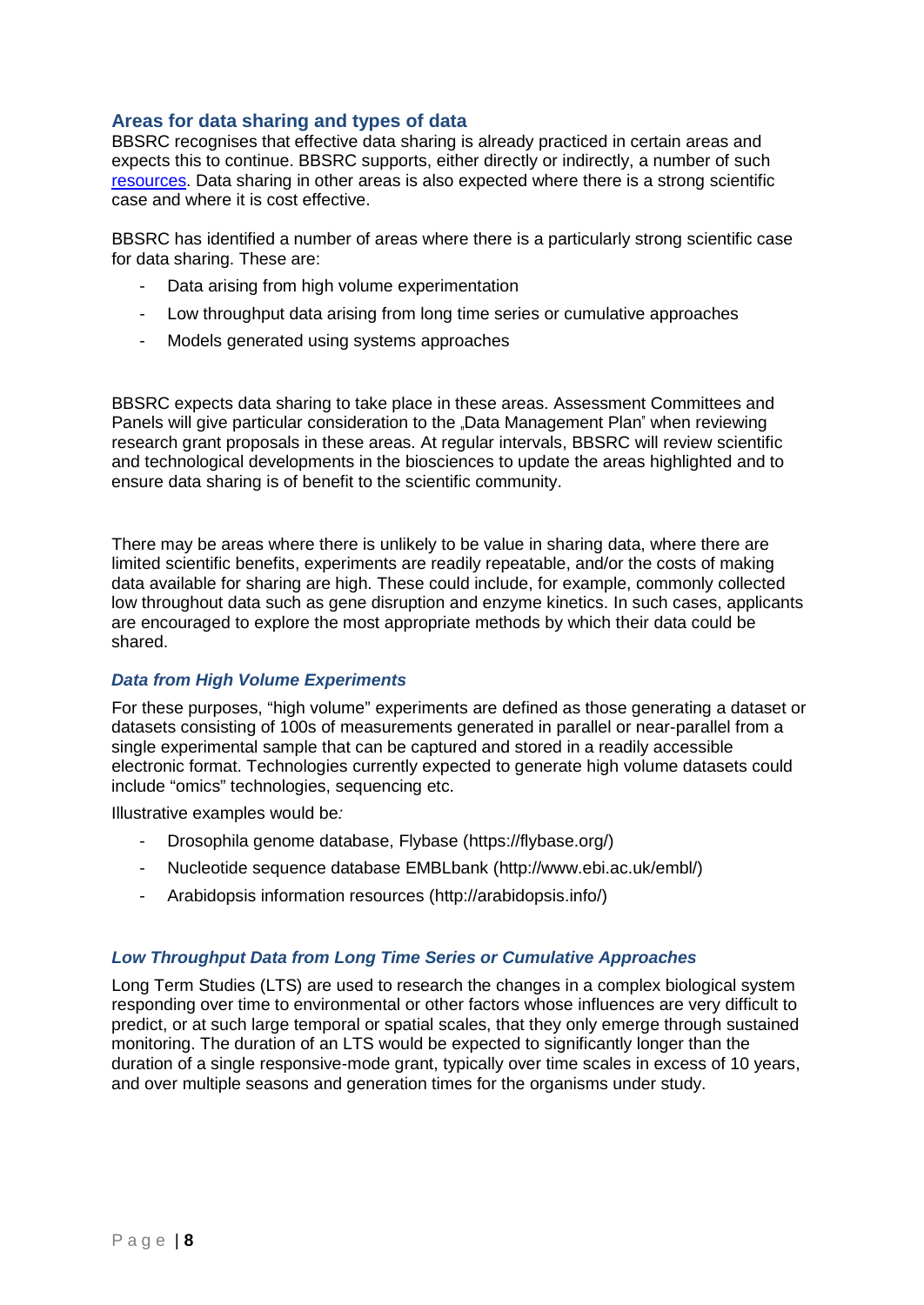LTS typically make many standardised measurements and collect samples at regular intervals, creating both data and biological sample resources that can be subjected to retrospective analysis.

The unique nature of an LTS, in terms of its place in time and environment, means that the data cannot be made up for, replaced, or duplicated. Furthermore, while LTS studies are running, the data set and its analysis cannot be considered complete because the addition of new data can lead to different findings.

Because of these unique features of LTS, it is recognised that active stewardship is required to sustain their scientific integrity and long-term continuity. It is also recognised that added value of such resources is often gained from their utilisation for purposes other than those for which they were originally designed

Illustrative examples would be:

- The Rothamsted Classical Experiments (e.g. Broadbalk and Park Grass) [\(https://www.rothamsted.ac.uk/long-term-experiments\)](https://www.rothamsted.ac.uk/long-term-experiments)
- The Rothamsted Insect Survey [\(https://www.rothamsted.ac.uk/insect-survey\)](https://www.rothamsted.ac.uk/insect-survey)
- The UK Butterfly Monitoring Scheme [\(http://www.ukbms.org/\)](http://www.ukbms.org/)
- The UK Environmental Change Network [\(www.ecn.ac.uk/\)](http://www.ecn.ac.uk/)
- US Long-Term Ecological Research sites [\(www.lternet.edu/\)](http://www.lternet.edu/)

**Note:** BBSRC expects that any biological resources accompanying the data should also be made available through deposition at the most appropriate resource (for example National Arabidopsis Stock Centre; The National Collection of Yeast Cultures at Institute of Food Research). If no collection (either UK or International) will accept the organisms it is expected that the grant holders themselves should make them available to the scientific community for a minimum period of 2 years following publication of any paper describing those organisms. See the [BBSRC Research](https://bbsrc.ukri.org/funding/apply/) Grant Guide.

#### *Models Generated using Systems Approaches*

Models, generated and iterated using integrative systems approaches to biology, are in themselves a valuable and shareable output of research, as important as the data they generate. These models are essential in underpinning the conclusions of systems biology experiments and, as such, should be made freely available to other researchers wishing to reproduce the experiments.

Wherever possible, such models should be submitted to an appropriate repository, where they are made available to the broader scientific community. An example of such a repository is the BioModels Database [\(https://www.ebi.ac.uk/biomodels/\)](https://www.ebi.ac.uk/biomodels/), hosted at the EBI which will also provide illustrative examples of the models discussed.

#### **Standards and Metadata**

Standards are fundamental to effective data sharing. These can include standards for administrative processes, as well as for methodologies relating to data management and data formats. Researchers are expected to make use of current guidance and information on best practice.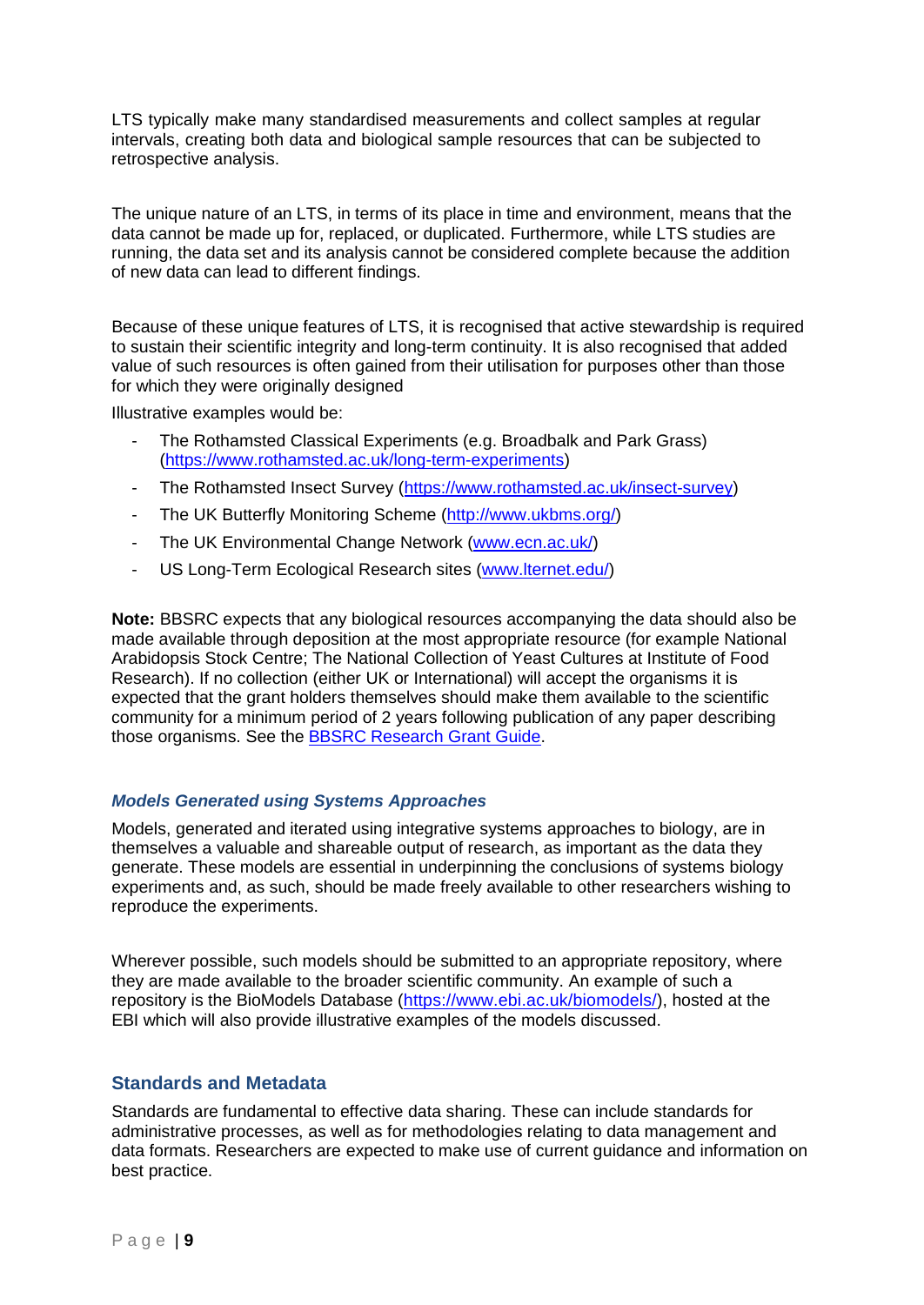It is expected that, in order to maximise the potential for re-use of data, BBSRC researchers should generate and manage data using existing widely accepted formats and methodologies where available. Data released for sharing should be validated and verified in line with accepted best practice and be of high quality. Data should be accompanied by the contextual information or documentation (metadata) needed to provide a secondary user with any necessary details on the origin or manipulation of the data in order to prevent any misuse, misinterpretation or confusion. Where standards for metadata exist, it is expected that these should be adhered to.

BBSRC encourages community development of standards where these do not currently exist or are not widely accepted and provides funding mechanisms for support of this type of activity.

#### **Methods of Data Sharing**

BBSRC recognises that different approaches to data sharing will be required in different situations and considers that it is most appropriate for researchers to determine their own strategies for data sharing and outline these within their research grant proposal(s). Applicants should consider where, how, and to whom their data should be made available.

In addition, data sharing practices will change as areas of research develop and become more mature. This can be observed by looking at the areas of sequencing (i.e. well established mechanisms in place), microarrays (i.e. standards developed and being implemented) and systems biology (i.e. databases currently not well developed). Consideration should be given to what constitutes good practice in emerging areas of research.

It is expected that data sharing strategies will fall into the two broad categories below.

#### *Data Sharing* **via** *a 3rd Party*

Data sharing *via* deposition in an existing database, repository or other community resource is expected where possible and researchers are encouraged to share data through mechanisms affording the widest availability for generating added value and enabling re-use.

Researchers are encouraged to use existing infrastructure to facilitate data sharing where possible. BBSRC funds or otherwise supports a number of such [resources.](https://bbsrc.ukri.org/research/resources/) Where no such resources exist, applicants may consider sharing data *via* other third party mechanisms such as journal websites and / or open access repositories, many of which are now able to capture and share data underpinning publications.

#### *Direct Data Sharing: from Originator to Others*

This method of data sharing may be appropriate for areas where suitable third party mechanisms are not available. Researchers are expected to ensure that data are maintained for a period of 10 years after the completion of the research project in suitable accessible formats using established standards where possible such that the data can be made available on request in line with [BBSRC guidance](https://bbsrc.ukri.org/about/policies-standards/good-scientific-practice/) on good scientific practice. This may lead to collaboration between the new user and the original data creators, with the responsibilities and rights of all parties agreed at the outset.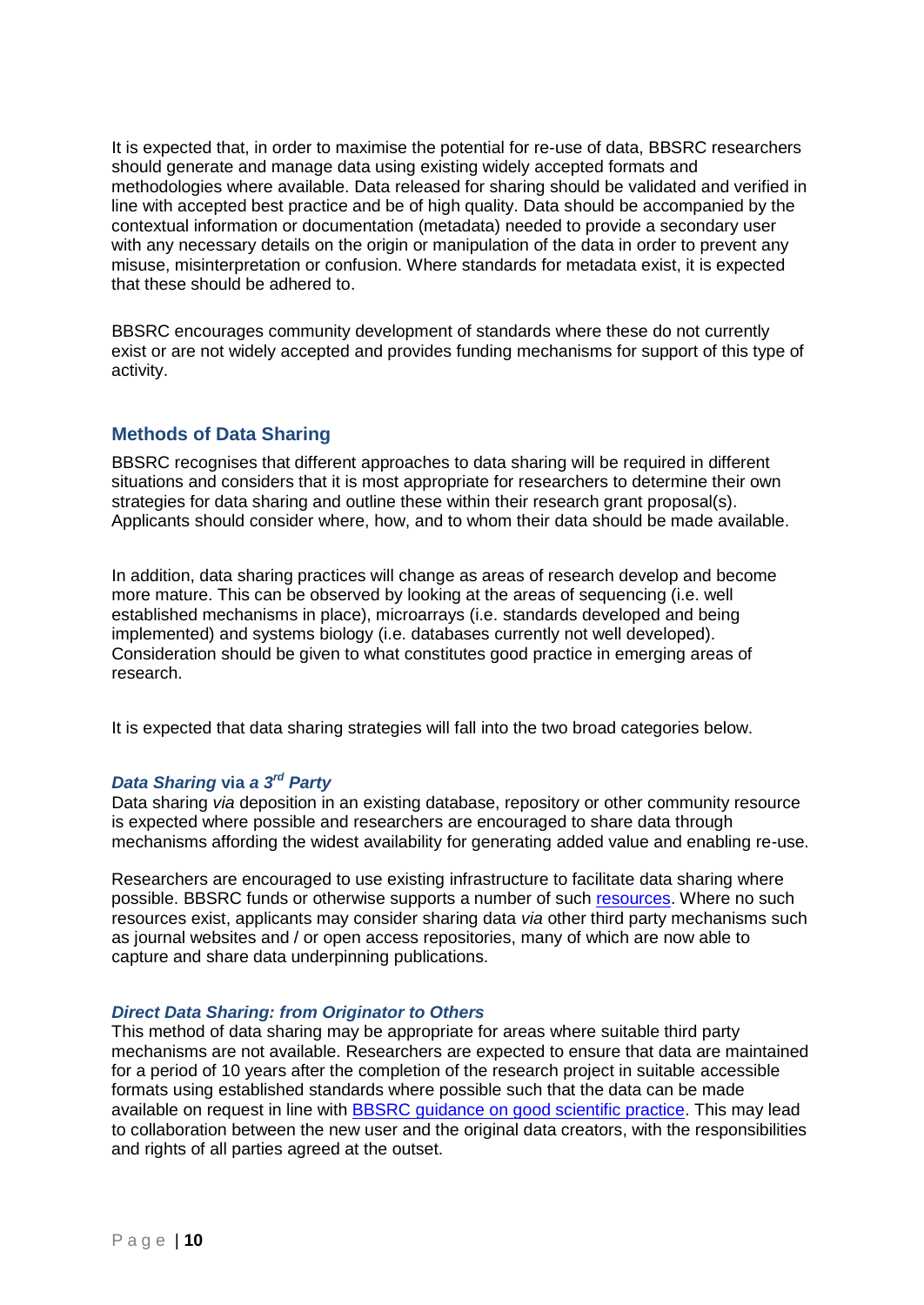Other mechanisms for data sharing may be used where appropriate. These could include sharing data within closed communities or a combination of methods for different datasets. Specific access mechanisms could be appropriate for example where there are ethical considerations, a need to protect confidential data, or other reasons for limiting access.

### **Timeframe for Data Sharing**

The value of data often depends on timeliness. Researchers have a legitimate interest in benefiting from their own time and effort in producing data, but not in prolonged exclusive use of these data. BBSRC expects that all data (with accompanying metadata) should be shared in a timely fashion as soon as it is verified. **It is expected that timely release would generally be no later than the release through publication of the main findings and should be in-line with established best practice in the field.** Where best practices does not exist release within three years of generation of the dataset is suggested as a guide.

The timescale for release for the data may differ for several reasons, depending on the nature of the data. These reasons may include:

- *Scientific Area:* Researchers are expected to make data available in-line with established practices within the relevant research community. Examples include:
	- Crystallography (Protein Data Bank) the community has agreed a maximum 12-month delay between publishing the first paper on a structure and making coordinates public for secondary use.
	- Sequencing (EMBL Nucleotide Sequence database) submitted data can be withheld from public access until publication of results but no later.
	- Metabolomics (MeT-RO) Up to a six-month delay in publication can be requested.
	- Arabidopsis microarray data (NASC Affymetrix service) all data are made available after a maximum one-year confidential period.
- *Intellectual Property (IP) issues and potential for commercialisation of research outputs*: New knowledge generates patentable ideas. BBSRC is also driving a policy of Knowledge Transfer and strongly encourages the commercialisation of IP through various initiatives. BBSRC recognises the need for periods of exclusive use of data but considers that commercialisation of research does not preclude data sharing and should not unduly delay or prevent data sharing. Any IP issues or plans for commercialisation should be highlighted in the case for support of the grant application.
- *Length or scope of research project*: Data from large studies may be released in waves as they become available or as they are published.

#### **Secondary Use of Data**

BBSRC supports the view that those enabling sharing should receive full and appropriate recognition by funders, their academic institutions and new users for promoting secondary research.

Where data are shared through a third party resource or databases, secondary users should acknowledge the source of data. Where data are shared directly from the originator, depending on the level of usage and collaboration either joint authorship or acknowledgement to the data originator may be appropriate. It is also important to ensure that researchers and their research institutions are protected against claims that application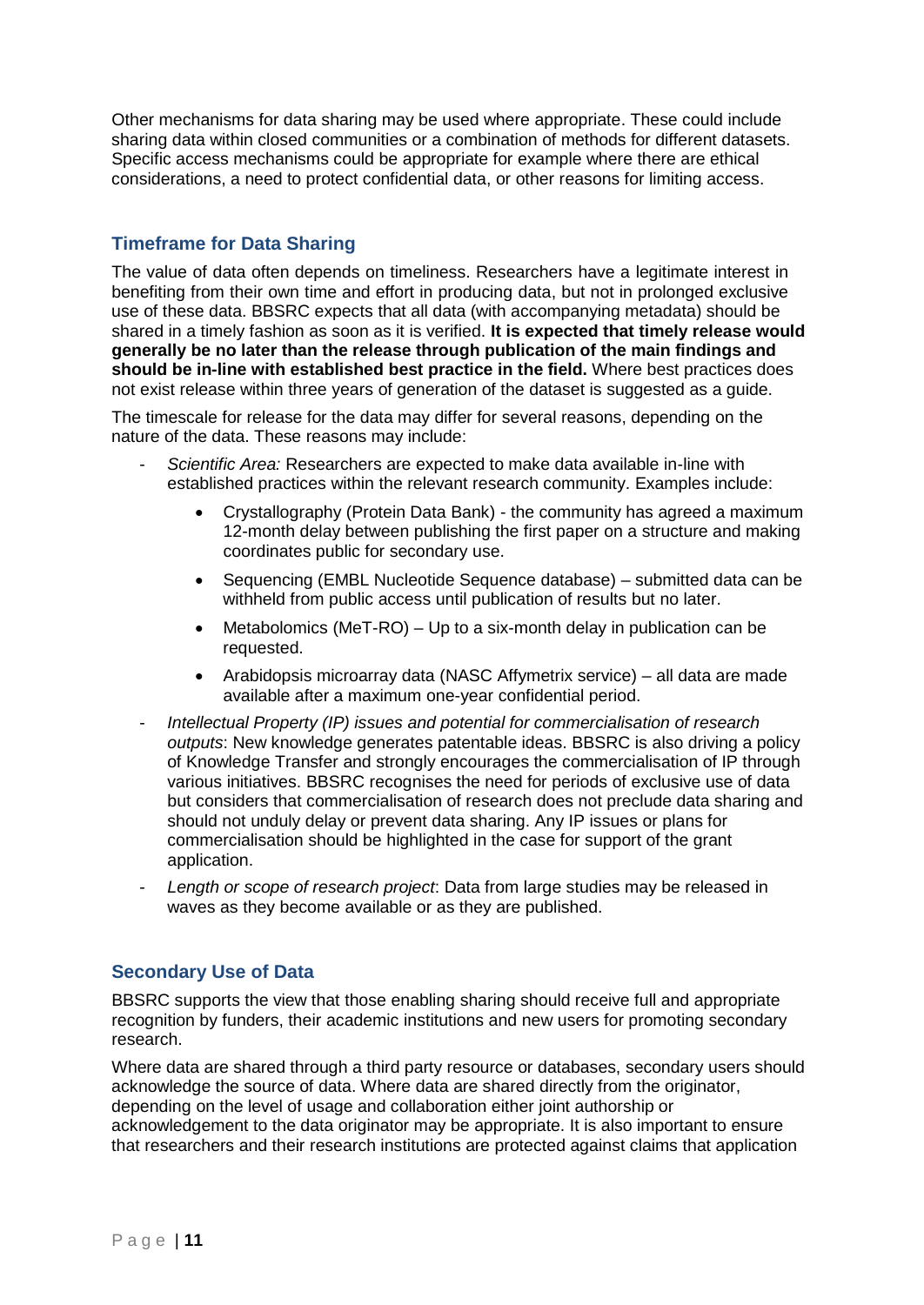of their data led to wrong conclusions/decisions by others: any use made of any data generated by third parties would not come with a warranty of its quality.

Furthermore, BBSRC expects that researchers accessing data have responsibilities to preserve data confidentiality and to observe the ethical and legal obligations pertaining to the data.

#### **Proprietary Data**

In instances where BBSRC and a commercial partner jointly fund academic research work (for example LINK projects) there may be some restrictions over releasing data. Any such restrictions on data sharing due to co-funding arrangements should be set out in the "statement on data sharing" section of an application and will be considered when a grant application is peer reviewed. Applicants should also ensure they have obtained necessary clearances from relevant collaborators with regards to the content of the proposal including the data sharing plan in line with the [BBSRC Research](https://bbsrc.ukri.org/funding/apply/) Grants Guide.

#### **Data Management: the Project Life Cycle**

A dataset typically has a longer lifespan than the research project which creates it. The lifespan of a research project can be formally defined by the period for which it is funded. Researchers may continue to use datasets after initial funding has ceased, and follow-up projects may subsequently be funded to continue to analyse or add to the datasets. In addition, new research projects may re-use data generated by other researchers, particularly for comparative studies or analyses. Data generated through a research project may be shared, or archived, or both. Not all data that are appropriate for sharing should be archived, and *vice versa*.

To enable data sharing, it is expected that appropriate data management strategies should be in place throughout the research project. Activities involved in preparing a dataset for sharing (particularly *via* submission to a public resource) should ideally be done within the funding period of the project. If not, knowledge, staff and motivation may be lost and the work may not be carried out to adequate standards.

Longer term data storage, or archiving, is outside the scope of this policy. Researchers should note that the BBSRC "Safequarding Good Scientific Practice" document states that it expects primary data to be securely held for a period of ten years after completion of a research project, and institutions receiving funding from BBSRC to have guidelines setting out responsibilities and procedures for keeping data. Researchers should therefore ensure they retain a local copy of any data submitted to third party resources. This should be maintained according to institutional procedures.

#### **Funding for Sharing of Research Data**

BBSRC recognises that data sharing has time and cost implications. Funding to support the management and sharing of research data (for example staffing, physical resources such as storage and networking capability) can be requested as part of the full economic cost of a research project. Further details on full economic costing can be found in the [BBSRC](https://bbsrc.ukri.org/funding/apply/)  [Research](https://bbsrc.ukri.org/funding/apply/) Grants Guide.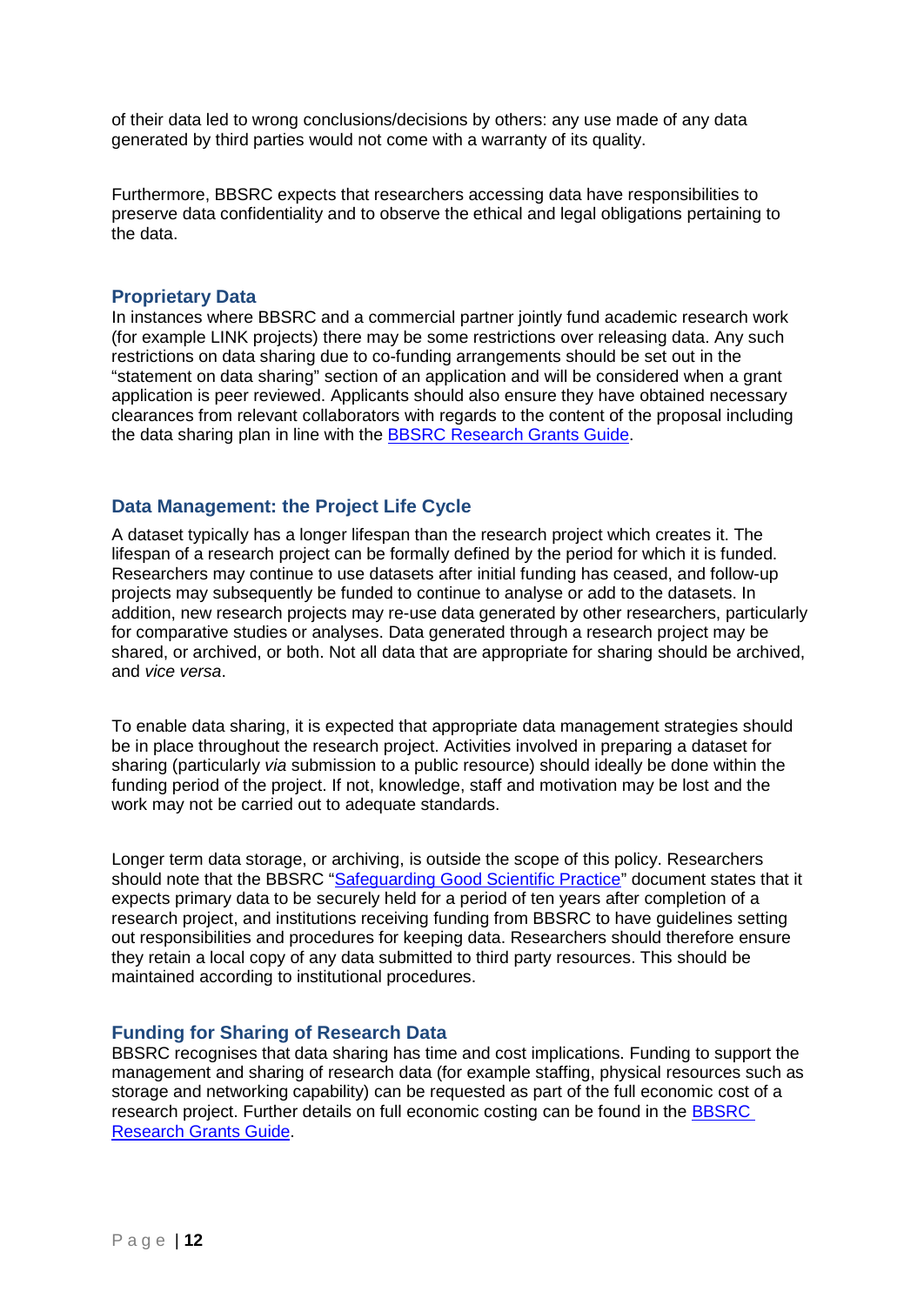#### **Monitoring of Data Sharing via Reporting**

Grantholders are requested to capture and record data sharing activities, including details of where and how data have been shared, in the appropriate places on ResearchFish. Adherence to the proposed data management strategies set out in a funded proposal will be monitored through this mechanism. Applicants may be requested to provide further information if they have not provided details of how they have complied with their own data management plans as laid out in their grant application.

#### **Ethical Considerations**

Researchers are required to adhere to any relevant regulatory requirements including those relating to the ethical use of data.

### **BBSRC-sponsored Institutes**

BBSRC supports a large amount of research activity through provision of funding *via* institute strategic programme grants to the BBSRC-sponsored research institutes. Researchers at these Institutes will be expected to comply with the principles set out in the policy statement. Monitoring of data sharing practices in the Institutes will be carried out through the Institute Assessment Exercise. Further guidance on implementation within the BBSRC-sponsored institutes will be provided separately.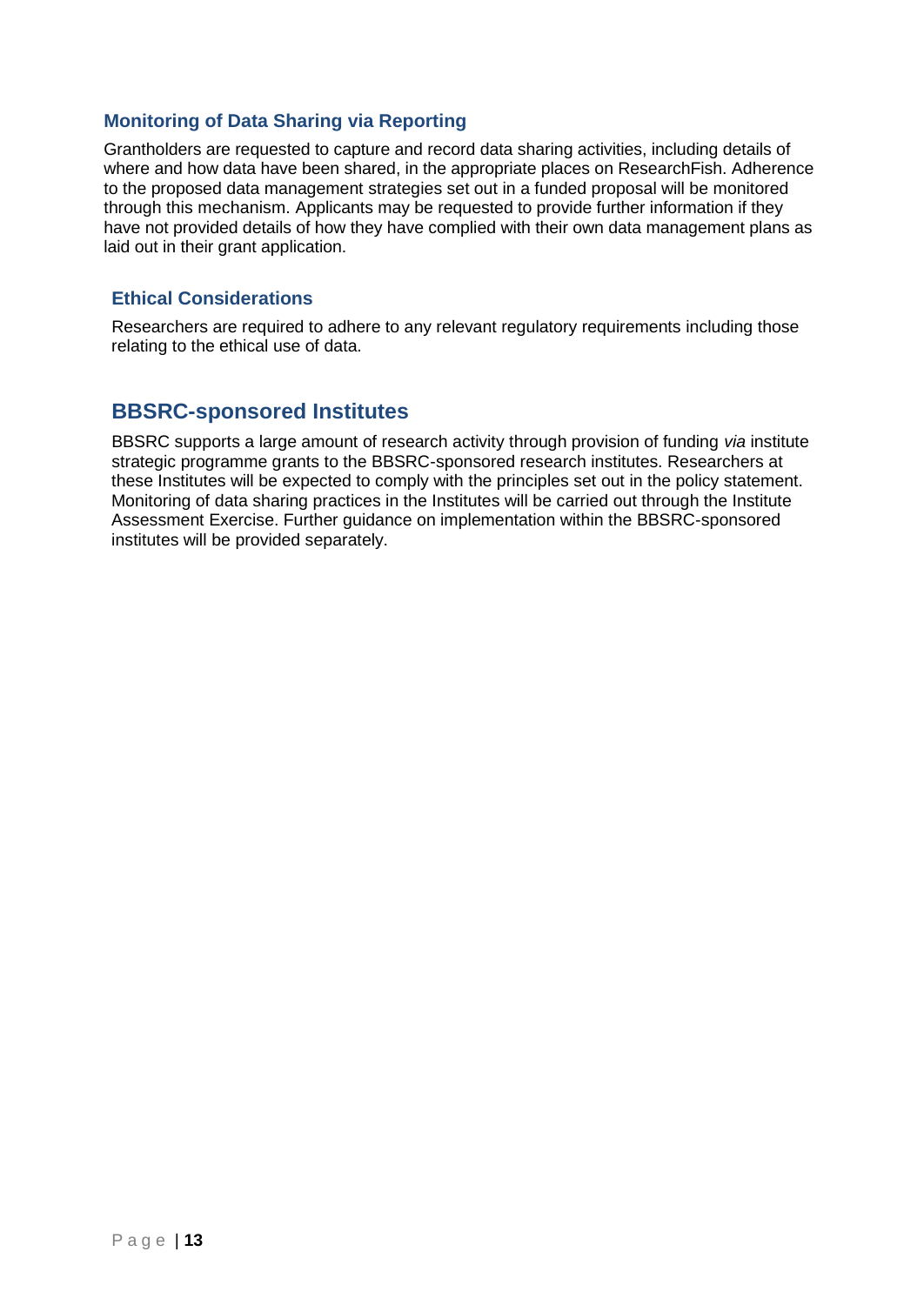# **Policy Implementation 2: Mechanisms to Facilitate Data Sharing**

BBSRC will facilitate and encourage data sharing by providing:

- Funds (through the schemes detailed below) to support
	- development of standards and software tools which enable data sharing;
	- community resources and facilitate development of data sharing approaches in specific communities;
		- data sharing activities as part of the full economic cost of research projects.
- Information and guidance to applicants including information about existing standards, guidelines, databases and resources that may be relevant.
- Support for relevant training activities.

## **Funding Opportunities**

The following funding schemes are available to provide support for data sharing activities:

- **Responsive mode research grants: BBSRC recognises that data sharing has time** and cost implications. Funding to support the management and sharing of research data (for example staffing, physical resources such as storage and networking capability) can be requested as part of the full economic cost of a research project. Further details on full economic costing can be found in the [BBSRC Research](https://bbsrc.ukri.org/funding/apply/) Grants [Guide.](https://bbsrc.ukri.org/funding/apply/)
- Special Opportunities,
	- *Tools and Resources Development Fund*: This is a pump-priming fund intended to support new and innovative projects, but also with provision to fund projects that promote data sharing or data standards
	- *Bioinformatics and Biological Resources Fund:* A fund designed to support the establishment, maintenance and enhancement of community resources required by bioscientists
- Strategic Priority in Technology [Development.](https://bbsrc.ukri.org/funding/grants/priorities/)